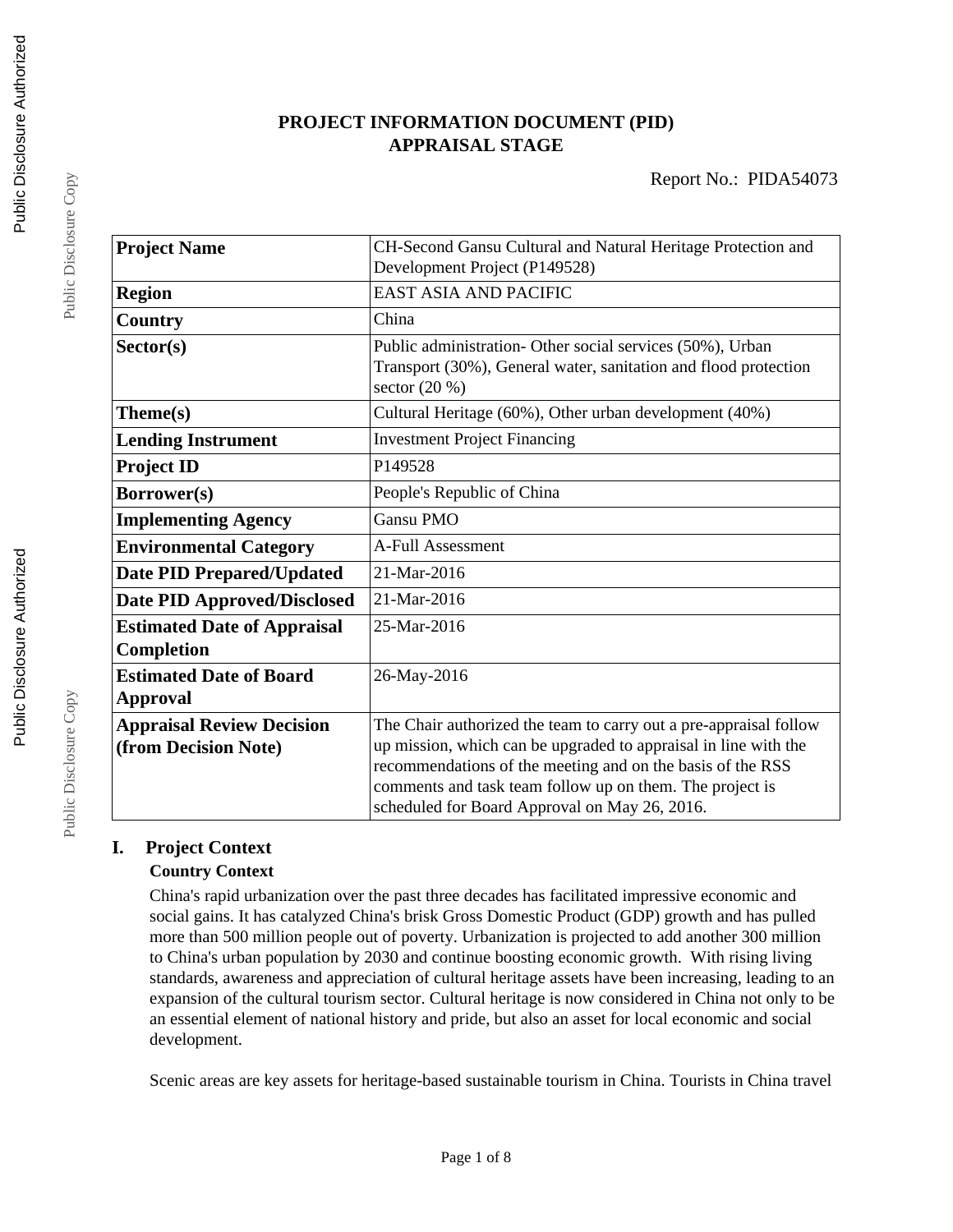to visit cultural and natural heritage sites. Besides being tourism destinations, these areas provide weekend leisure opportunities to the emerging middle class. There have been significant private sector investments in the vicinity of the most scenic areas, including large hotels as well as bed and breakfasts, restaurants and handicraft shops. Small businesses located within local communities provide the largest share of jobs in the sector, showing a promising potential for further development, with significant impact on employment.

Gansu is one of the least developed provinces in China. The province is endowed with unique resources that have great potential for local economic development and job creation. Gansu's topography is anchored around the Gobi Desert, the Qilian Mountain range and Hexi Corridor, with large oases, wetlands and rivers, comprising unique and challenging environmental landscapes. Throughout history, Gansu has played a key role in the evolution of China's culture; even today, Gansu features significant portions of the ancient Silk Road. Gansu has also some of the most significant cultural and natural heritage sites in all of China, which have World Heritage status, e.g., Mogao Grottoes in Dunhuang and Great Wall in Jiayuguan, Maijishan near Tianshui and Bingling Temple in Lingxia.

#### **Sectoral and institutional Context**

China's National 12th Five-Year Plan (2010-2015) highlights the conservation of historic relics, listed historic sites, and intangible heritage as ways of enhancing inheritance and expanding the utilization of heritage capital for local economic development. The conservation and development of distinctive historic sites, surrounding landscapes, environmental improvement, and enhanced scenic area management are expected to be among the key goals in the long term economic development plans of all levels of government, in particular the 13th Five-Year Plan that is currently being prepared.

Tourism is a high-priority sector in China's National 12th Five-Year Plan and the draft 13th Five-Year Plan attaches great importance to balancing conservation and development of tourism resources. The government's main measures to promote tourism development include: (i) strengthening tourism infrastructure; (ii) promoting the development of key tourism regions and travel routes; (iii) facilitating markets and diversifying tourism products; and (iv) designing indepth cultural tourism experiences. The State Council has recently issued a number of guidance notes to promote tourism reform and development.

Tourism is a well-established sector in Gansu, with a strong focus on cultural and natural heritage sites. In 2014, Gansu was visited by about 13 million tourists, mostly domestic, with a 25 percent increase over 2013. Tourism based on cultural and natural heritage sites contributes to 10.2 percent of Gansu's GDP; this GDP share is one of the highest in China, where the national average in 2013 was 5.4 percent.

Cultural and natural heritage sites in Gansu are facing rapidly increasing and even immediate threats, including: (i) rapid growth in the number of visitors, impacting site management arrangements and carrying capacity; (ii) conservation, management, and development investments carried out without an overall vision; (iii) uncontrolled soils erosion and landslides, which need to be addressed with eco-engineering solutions; (iv) a largely concrete-focused approach to environmental restoration; and (v) inadequate attention to social aspects, especially the linkages with local communities and the need to address basic service delivery needs.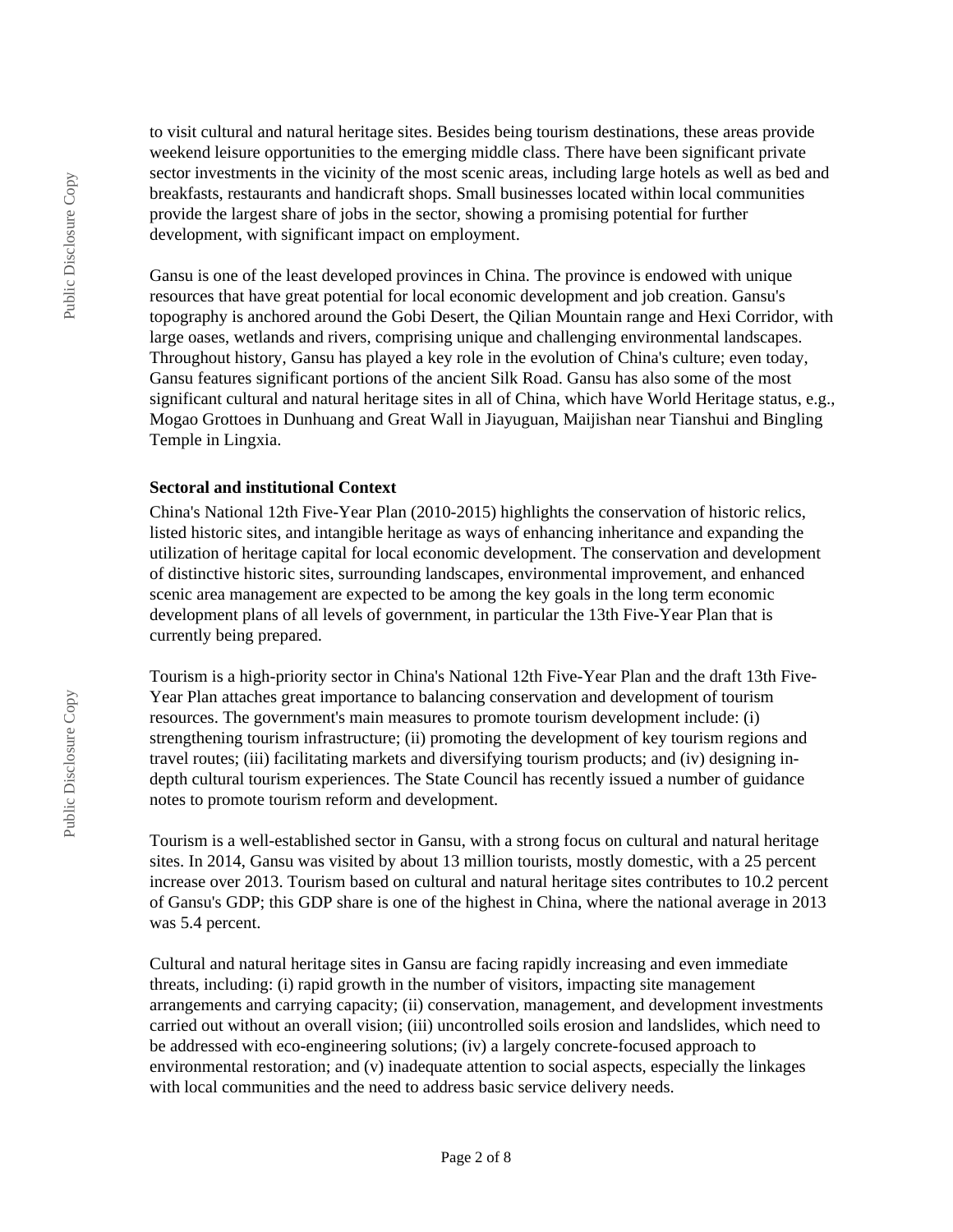In 2013, Gansu provincial government fine-tuned conservation plans, development programs, and investment schemes in cultural, natural heritage and tourism into an integrated initiative founded on the concept of heritage conservation and sustainable tourism. This initiative, entitled the 'Innovation Project of Huaxia Civilization Transmitting' (Gansu Huaxia Cultural Heritage Initiative) is structured as a package of conservation and development programs in 13 sub-sectors, including cultural sites, natural areas, intangible heritage and historic towns. The objective of this initiative is to support sustainability and growth, and to have the sector contribute to another 5 percent to Gansu's provincial GDP by 2020.

Geographically, Gansu is divided into three main regions defined by its topography and natural barriers: Hexi Corridor (Western Gansu), Central Gansu, and Longdongnan (Southeast Gansu). Each of these three regions possesses a unique stock of cultural and natural heritage, and together forms a spatial layout of Gansu's heritage sites: three clusters of cultural and natural heritage sites connected by the corridor of the ancient Silk Road. This is referred to as the one corridor and three clusters in the Gansu Huaxia Cultural Heritage Initiative. Gansu Provincial Government (GPG) has requested the proposed Second Gansu Heritage Project to target to the specific region of Longdongnan (Southeast Gansu) as prioritized in the Gansu Huaxia Cultural Heritage Initiative for the following considerations:

Longdongnan has 1,597 cultural relics designated at the city/county level, accounting for 34 percent of city/county level cultural relics in Gansu. Given the limited fiscal resources that the local county government in Longdongnan can allocate to conservation of such a large stock of relics, cultural heritage at the city/county level in Longdongnan is facing rapidly increasing or immediate threats of degradation or vanishing. Actions for preservation of cultural relics of at the city/county level in Longdongdan are urgently needed.

With tourism capacity approaching its peak for most sites in the Hexi Corridor and central Gansu, it is critical to mobilize tourism development in Longdongnan to sustain the growth of Gansu's tourism industry in the long run. Covering a land area of about 19 perc ent of Gansu's provincial territory, the region of Longdongnan possesses the largest stock of Gansu's cultural and natural heritage (including 50 percent of Gansu's immovable cultural relics and 22 percent of Gansu's natural heritage). With Gansu's priority tourism investments traditionally concentrated in the Hexi Corridor and Central Gansu, financial resources allocated to tourism investments for heritage preservation and basics infrastructure for sites in Longdongnan are limited. As a result, the tourism industry in Longdong nan currently is far less developed.

With over 84 percent of its population living in the rural area, Longdongnan is far less urbanized than the other two regions of central Gansu (in which rural residents account for 30 percent of total population) and Hexi Corridor (rural population accounting for 16 percent). Urban jobs created from tourism development could make a significant contribution to accelerate the urbanization process in Longdongnan regions where the traditional industrial investments are largely restricted due to its sensitive ecosystems, and to divert some pressures of rural-to-urban migrations from those central cities in Gansu with limited carrying capacity.

Longdongnan is also the home to the majority of Gansu's rural poor, with over 23.7% of Longdongnan's rural population classified as poor. In 2013, about 52.4% of Gansu Province's rural poor population lives in the Longdongnan region. Being one of the poverty regions prioritized in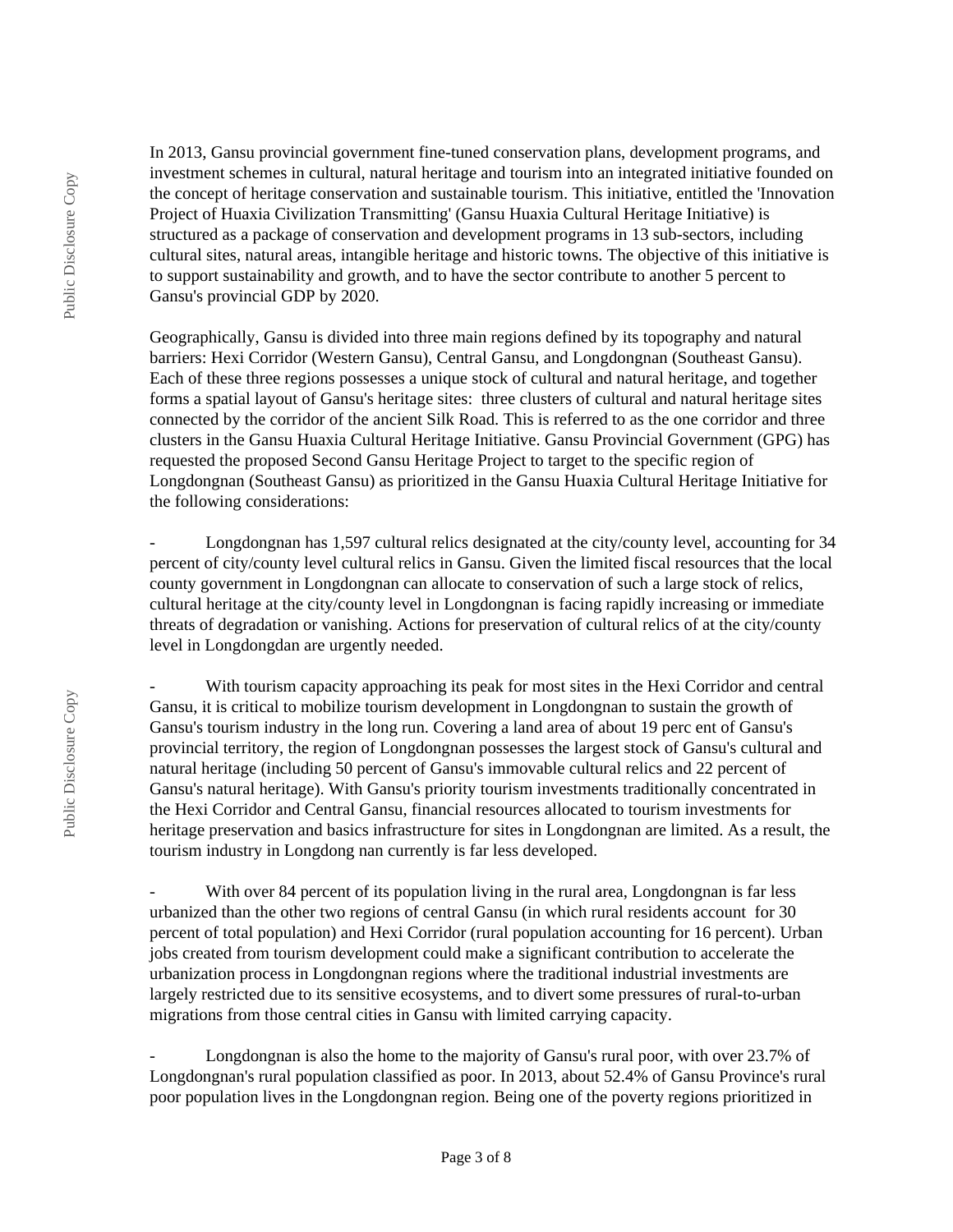China's state poverty reduction schemes, investments in Longdongnan tourism development will provide significant opportunities to the province's rural poor communities.

Addressing the remaining rural poverty in project areas through community-inclusion sustainable tourism development is a priority. Poverty reduction has been an important national development objective of the Chinese Government over the past 35 years. Success in reducing rural poverty has been remarkable, an achievement that is acknowledged worldwide. These poverty reduction efforts together with China' urbanization and industrialization process have allowed some 500 million farmers to escape poverty and some 260 million rural migrants to transition out of agriculture to more productive activities. In November 2015, the Chinese Government announced an ambitious program aiming to eliminate remaining poverty of 70 million poor rural people suffering hunger and elementary needs by 2020, including 4.17 million poverty people in Gansu Province, and about 335,000 poverty people in the six project counties/district.

Like in other provinces of China's western region, Gansu's remaining rural poverty is highly disperse and persistent. Conventional poverty reduction interventions and investments are becoming less and less effective in targeting and tackling Gansu's remaining rural poverty due to a number of challenging features. First, the remaining poverty settlements are highly dispersed and isolated; there is lack of connectivity, and the size of each poverty settlement is relatively small. Second, there is a scarcity of land and water resources, high vulnerability to frequent natural disasters of draught/flooding, and low farming productivity, all of which constrain the income increase from farming activities. Third, the agro-business of higher value is less developed or not developed at all. Lack of skills needed for agro-business and non-farming income generation activities, results in over out-migration of local labour force at each poverty spot. Fourth, the settlements face limited access to basic services and higher risk of inter-generation poverty transmission.

China's new program of poverty reduction launched in November 2015 present new features that are more effective for sustainable poverty reduction, namely promotion of balanced and tailored interventions. China's rural poverty reduction efforts have focused on addressing the income disparity between the rural and urban areas. However, the disparity of basic services between these, particularly for those poverty villages and poverty families in rural areas is striking - for example: 10.6 percent villages have no road access except for footpaths, and 29.3 percent of the rural poor do not have secure safe drinking water, etc. China's poverty reduction policy is therefore being restructured to balance income and service gaps. China's 'remaining poverty' identified in rural areas are, typically, located in vulnerable, remote, isolated or mountainous areas which have: inadequate farm land; high vulnerability to frequent natural disasters (flooding or drought); and highly sensitive eco-environments, which pose challenges to sustainable and economically viable agricultural development. Interventions and support for income generation need to be more specific and tailored to tap the opportunities and potentials for the identified poverty targets. China's new poverty reduction policy emphases on exploring income generation from non-agricultural sectors, in particularly from tourism. As part of the new poverty reduction programs, China announced a scheme for rural poverty reduction through tourism development. The scheme aims to support tourism related small businesses in over 6,000 designated poverty villages by 2020, including 368 poverty villages in Gansu Province, and 48 poverty villages in the six project counties/district, out of which 19 poverty villages are targeted by the Second Gansu Cultural Heritage Project.

The social assessment conducted for the project areas shows that rural communities within or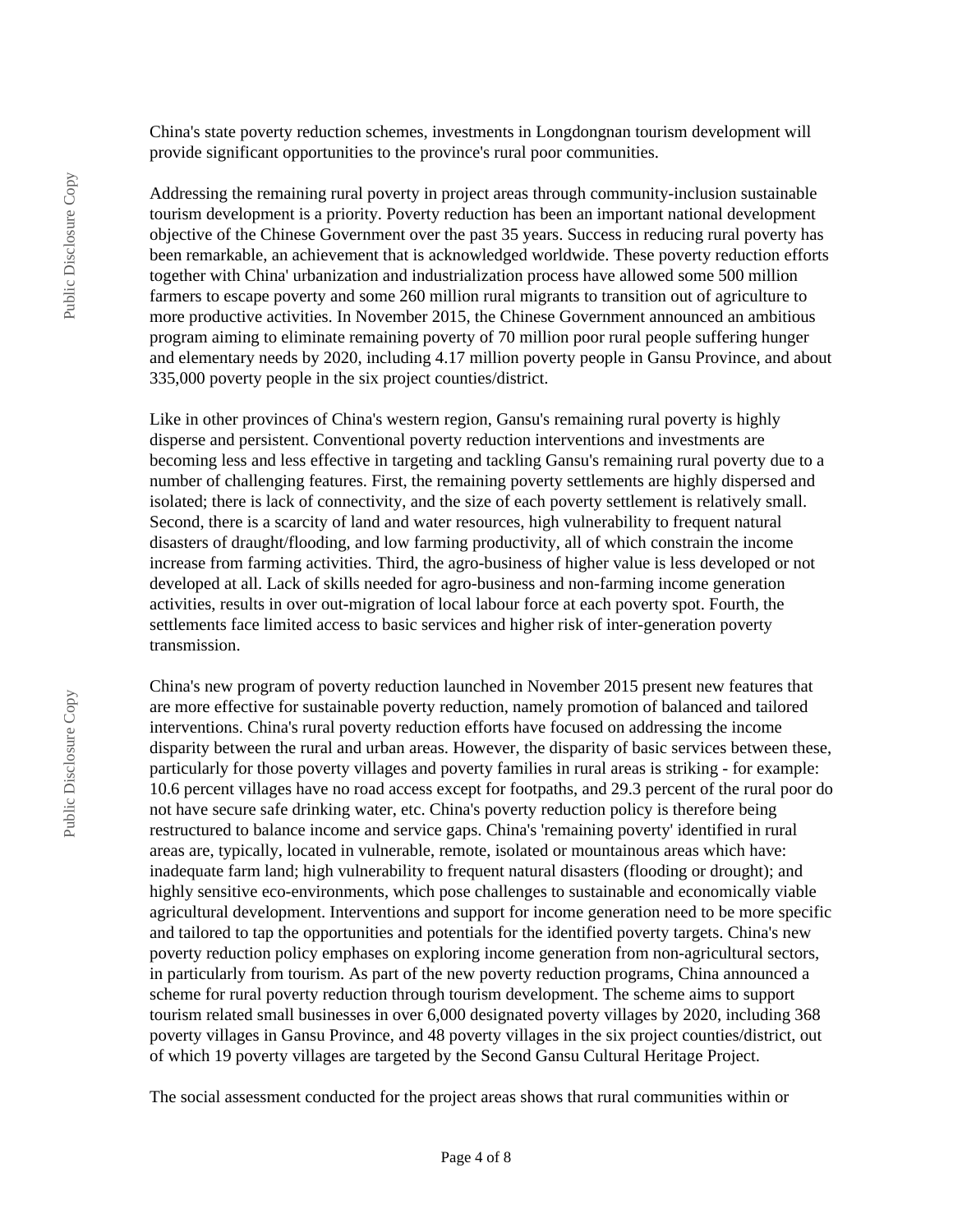adjacent to the project sites suffers higher poverty rates. Rural poverty families accounted for over 23.1% of the total number of families in those communities targeted by the Project, which is substantially higher than the national averaged rural poverty head count ratio of 11.3% in 2014.

The just completed Gansu Cultural and Natural Heritage Protection and Development Project has successfully demonstrated the contribution to poverty reduction from heritage conservation and sustainable tourism development when a community-inclusion approach is adopted in project design and implementation. In designing and preparing the Second Gansu Cultural and Natural Heritage Protection and Development Project, a project design dimension of facilitating poverty reduction in selected communities within and adjacent to the scenic areas was further scaled up to cover all the six project sites. Supplementing to the regular on-going poverty reduction programs funded China??s top-down and sectroal fiscal resources which typically focused on addressing income gaps for individual poverty families (livelihood improving, subsidies, higher value agrfarming, etc), interventions under the Gansu CH II project indented to concentrate on addressing the service gaps of basic infrastructure and at local community level (improvement of village roads, sewage and drainage, sanitation, water supply, and connectivity with tourism market in the scenic areas) and facilitating local tourism-related small business. The crowding effect to poverty reduction at selected project communities from balanced interventions of addressing both income gaps (mainly by on-going local government funded programs) and service gaps (under the Project) could be expected.

Value Added of World Bank Support. The World Bank brings considerable global and local knowledge to the province. The Bank has assisted cultural and natural heritage conservation and development in Gansu through the recently completed Gansu Cultural and Natural Heritage Protection and Development Project (the first Gansu CH Project), which supported conservation and management in nine heritage sites, mainly concentrated in the Hexi Corridor and Central Gansu. In addition, the Bank has supported a number of cultural heritage projects in China (including in Guizhou Province, Shandong Province, and Hubei Province) as well as in other developing countries, including Tunisia, Lebanon, Morocco, Bosnia Herzegovina, and Jordan. Gansu provincial government has therefore requested continued support from the Bank to scale up the good practices under the first project and help the province to further harness the potential of cultural heritage sites for local economic development.

## **II. Proposed Development Objectives**

To conserve cultural and natural heritage, enhance tourism services, and improve community services in selected project sites in Gansu Province.

## **III. Project Description**

## **Component Name**

Component 1: Heritage Conservation and Tourism Services Improvement **Comments (optional)**

- i.) Protection of cultural and natural heritage and cultural relics
- ii.) Construction, rehabilitation and/or upgrading of tourist facilities

iii.) Provision and upgrading of services including water supply, drainage, wastewater collection and disposal, etc. including associated equipment;

iv.) Construction and/or rehabilitation of selected scenic areas?? administration facilities including museums, heritage and service centers, etc.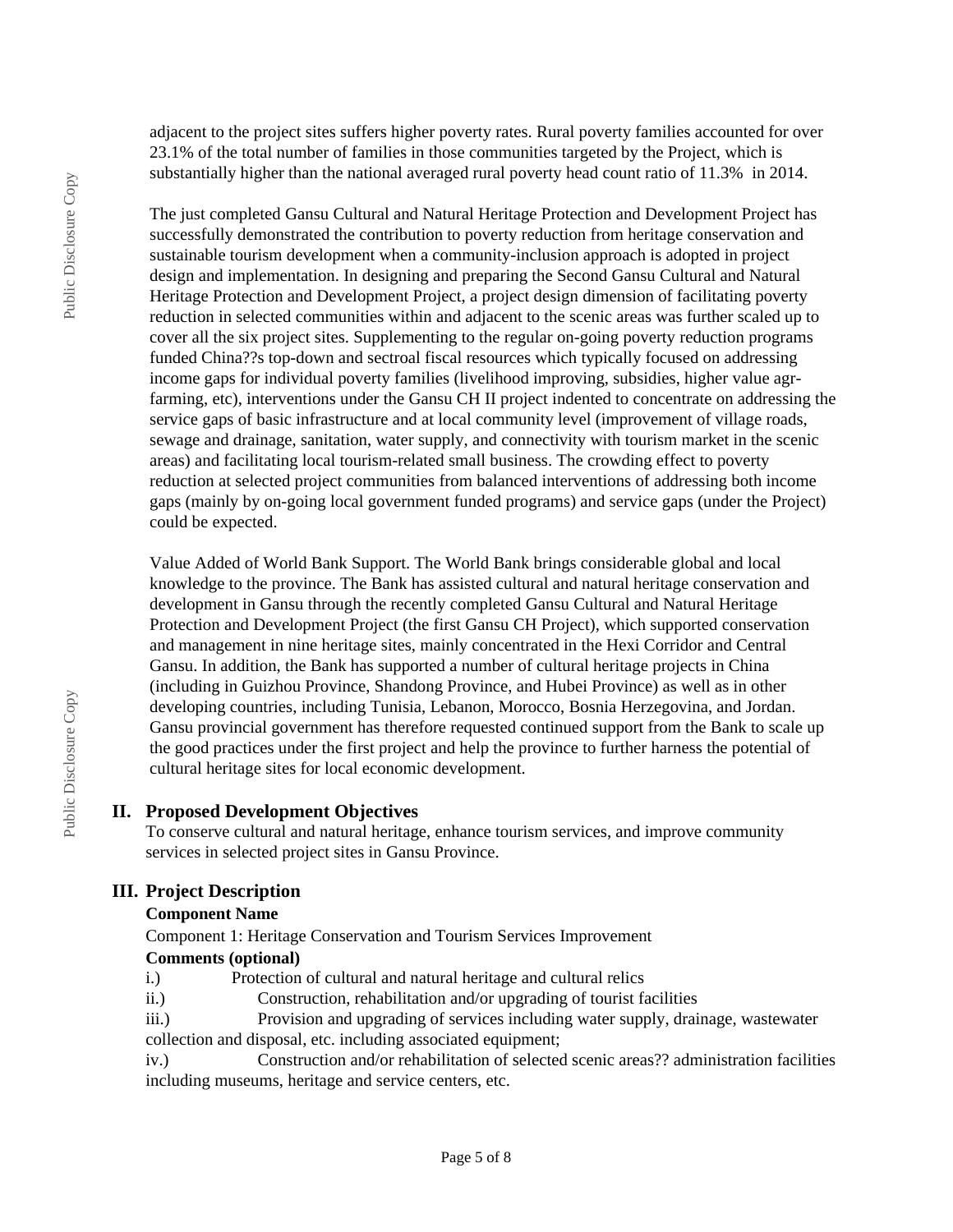v.) Implementation of mitigation measures and works for natural heritage aimed at natural hazards.

vi.) Development of a tourism information system and website for the Project Sites

### **Component Name**

Component 2: Community Basic Services Delivery

## **Comments (optional)**

This component will support construction, upgrading and/or rehabilitation of basic infrastructure, and provision of basic services to the communities in the Project Sites, consisting of, inter alia: (a) improvement of pavement for village access roads; (b) provision of water supply, wastewater collection and disposal; (c) solid waste collection and sanitation improvements; (d) street lighting; (e) construction of a wastewater collection network in Kongtong Scenic Area; (f) construction of a wastewater treatment plan along with a water collection network in Hua??er Songmingyan Scenic Area; and (g) construction of village classrooms for teaching and practicing local intangible cultural heritage.

### **Component Name**

Component 3: Capacity Building, Institutional Strengthening, and Project Management Support **Comments (optional)**

i.) Provision of training to selected Project-related on cultural and natural heritage protection, intangible cultural heritage preservation, scenic area management, tourism development strategies, and tourism products and market development.

ii.) Provision of: (a) training to local communities on topics related to, the start-up or expansion of locally-owned and tourism-related small businesses, business skills for participation in tourism, and etc.

- iii.) Provision of Project management support and technical assistance
- iv.) Carrying out of studies on Scenic Site Management Plan

## **IV. Financing** *(in USD Million)*

| Total Project Cost:                                   | 160.76 | Total Bank Financing: 100.00 |       |
|-------------------------------------------------------|--------|------------------------------|-------|
| Financing Gap:                                        | 0.00   |                              |       |
| <b>For Loans/Credits/Others</b>                       |        | Amount                       |       |
| <b>Borrower</b>                                       |        |                              | 60.76 |
| International Bank for Reconstruction and Development |        | 100.00                       |       |
| Total                                                 |        | 160.76                       |       |

## **V. Implementation**

An important lesson learned under the first Gansu CH Project was to ensure that proper institutional arrangements are in place to coordinate across sector agencies involved in the projection and development of cultural and natural heritage. An important decisionwas made under the first Gansu project was to transfer the PMO from the Tourism Department to the Development and Reform Commission during project preparation. The latter agency has the mandate to coordinate the range of sector bureaus required to implement a multi-sectoral project. This lesson was considered in the proposed project design. Gansu Provincial Government has appointed Gansu Provincial Development and Reform Commission (GDRC) as the project leading agency (PLA) for high-level guidance to the project and to coordinate on policy, financial and institutional issues. The PLA is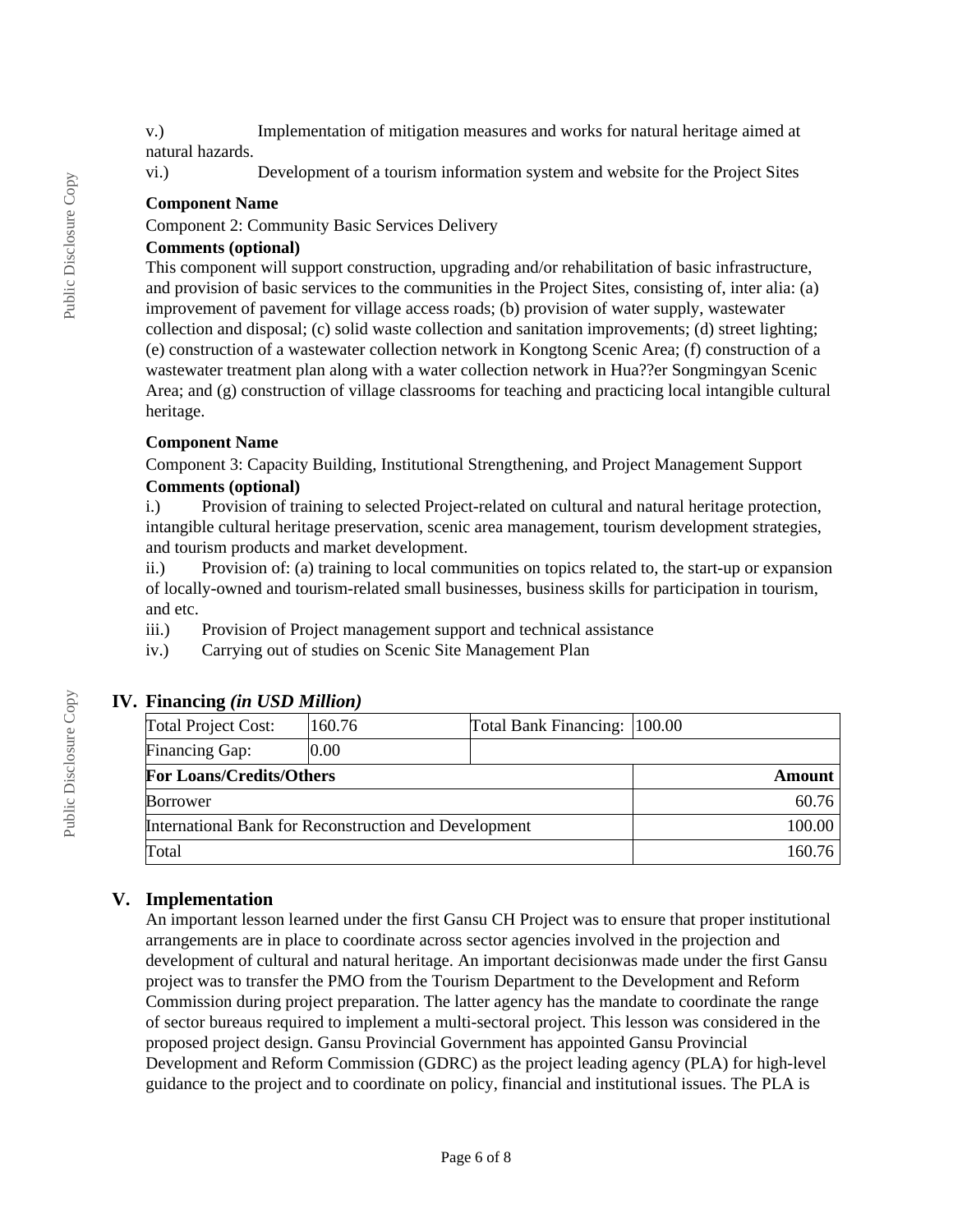supported by the Gansu Provincial Finance Department (GPFD), Gansu Provincial Culture Department (GPCD) and the other relevant line agencies at the provincial level. A provincial PMO (PPMO) has been established under GDRC for day-to-day project management, including monitoring implementation progress, assisting procurement activities, carrying out financial management, and preparing consolidated project reports.

At district/county level, a PMO has established in the district/county Development and Reform Commissions (DRC); however, in Kangxian County the PMO is located in the Kangxian County Culture and Tourism Bureau. Each PMO is led by a director and is composed of core staff from the district/county government and related implementation agencies. The PMOs are responsible for the preparation and execution of project components within their jurisdiction and for coordination with the PPMO.

## **VI. Safeguard Policies (including public consultation)**

| Safeguard Policies Triggered by the Project    | Yes | N <sub>0</sub> |
|------------------------------------------------|-----|----------------|
| Environmental Assessment OP/BP 4.01            | x   |                |
| Natural Habitats OP/BP 4.04                    | ×   |                |
| Forests OP/BP 4.36                             |     | x              |
| Pest Management OP 4.09                        |     | x              |
| Physical Cultural Resources OP/BP 4.11         | ×   |                |
| Indigenous Peoples OP/BP 4.10                  | ×   |                |
| Involuntary Resettlement OP/BP 4.12            | x   |                |
| Safety of Dams OP/BP 4.37                      |     | ×              |
| Projects on International Waterways OP/BP 7.50 |     | X              |
| Projects in Disputed Areas OP/BP 7.60          |     | x              |

#### **Comments (optional)**

#### **VII. Contact point World Bank**

| Contact: Ji You     |
|---------------------|
| Urban Specialist    |
| 5788+7765 /         |
| jiyou@worldbank.org |
|                     |

Contact: Guido Licciardi<br>Title: Senior Urban De Senior Urban Development Speci Tel: 458-8680 Email: glicciardi@worldbank.org

#### **Borrower/Client/Recipient**

| Name:  | People's Republic of China                     |
|--------|------------------------------------------------|
|        | Contact: Yuanjie Yang                          |
| Title: | Acting Director, International Department, MOF |
| Tel:   | 86-10-68552064                                 |
| Email: | yangyuanjie@mof.gov.cn                         |

#### **Implementing Agencies**